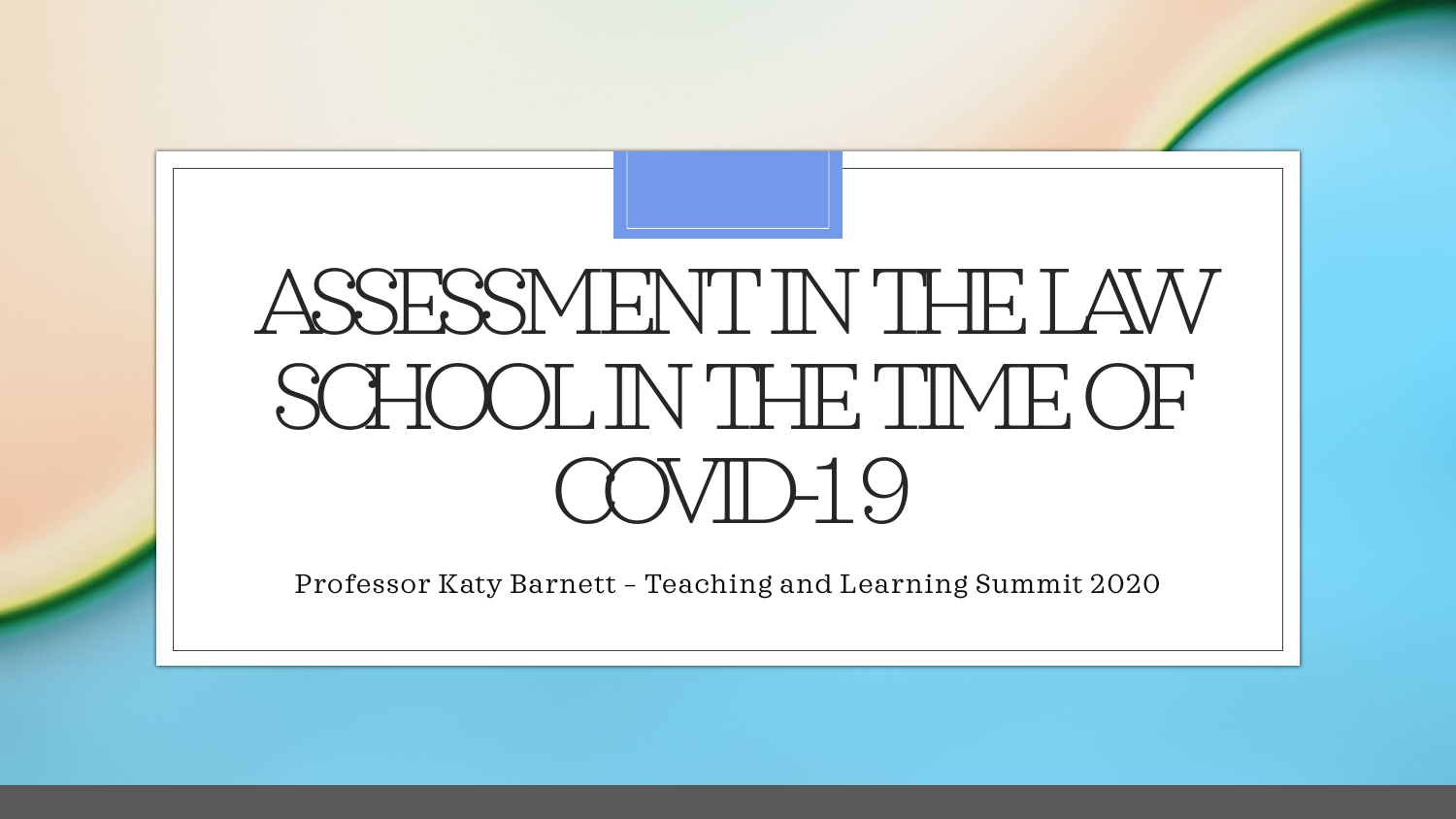#### What do we assess in law?

- **Basic knowledge:** do students know the facts of the case, the terms of the legislation, the legal principles etc ?
- **Communication skills:** clearly and logically communicating legal principles and arguments.
- **Application of the law to the facts** via means of 'hypothetical' scenarios.
- **Research skills:** students research complex legal questions and make arguments.
- **Normative assessment:** Underlying reasons about why the norms of law operates as they do, and whether they could operate better.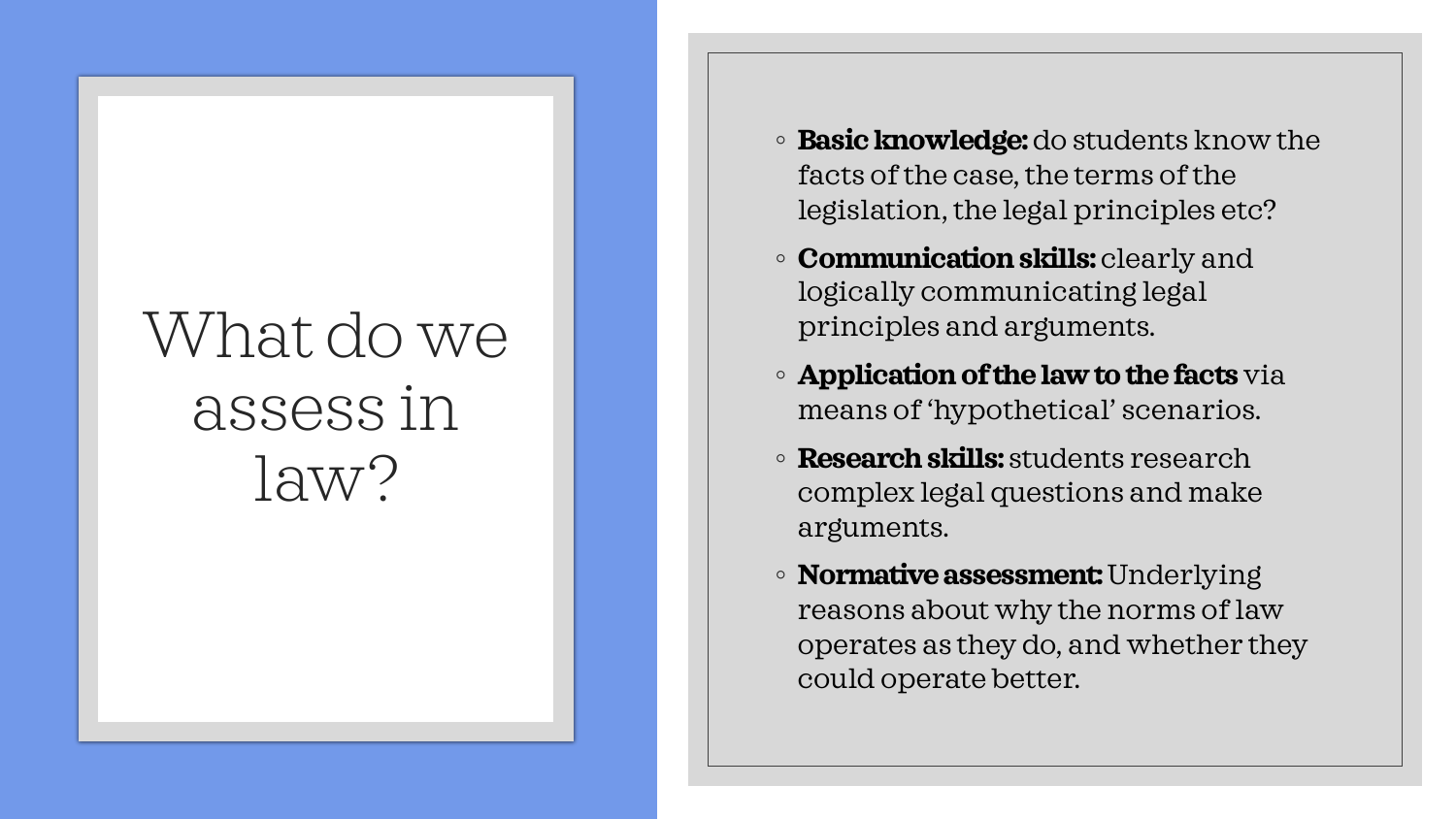#### The 'Priestley 11'

- For students who want to become lawyers it is vital that we ensure that our courses include the 'Priestley 11', a range of 11 compulsory subjects because students cannot be admitted as an Australian lawyer without being taught these subjects.
- (The nickname is after a former judge from the New South Wales Court of Appeal called Lancelot (Bill) Priestley who came up with the list of essential subjects).
- Some people simply want to learn legal method and work in other areas.
- There is therefor a mix of practical and theoretical reasons why students do law which affects the assessment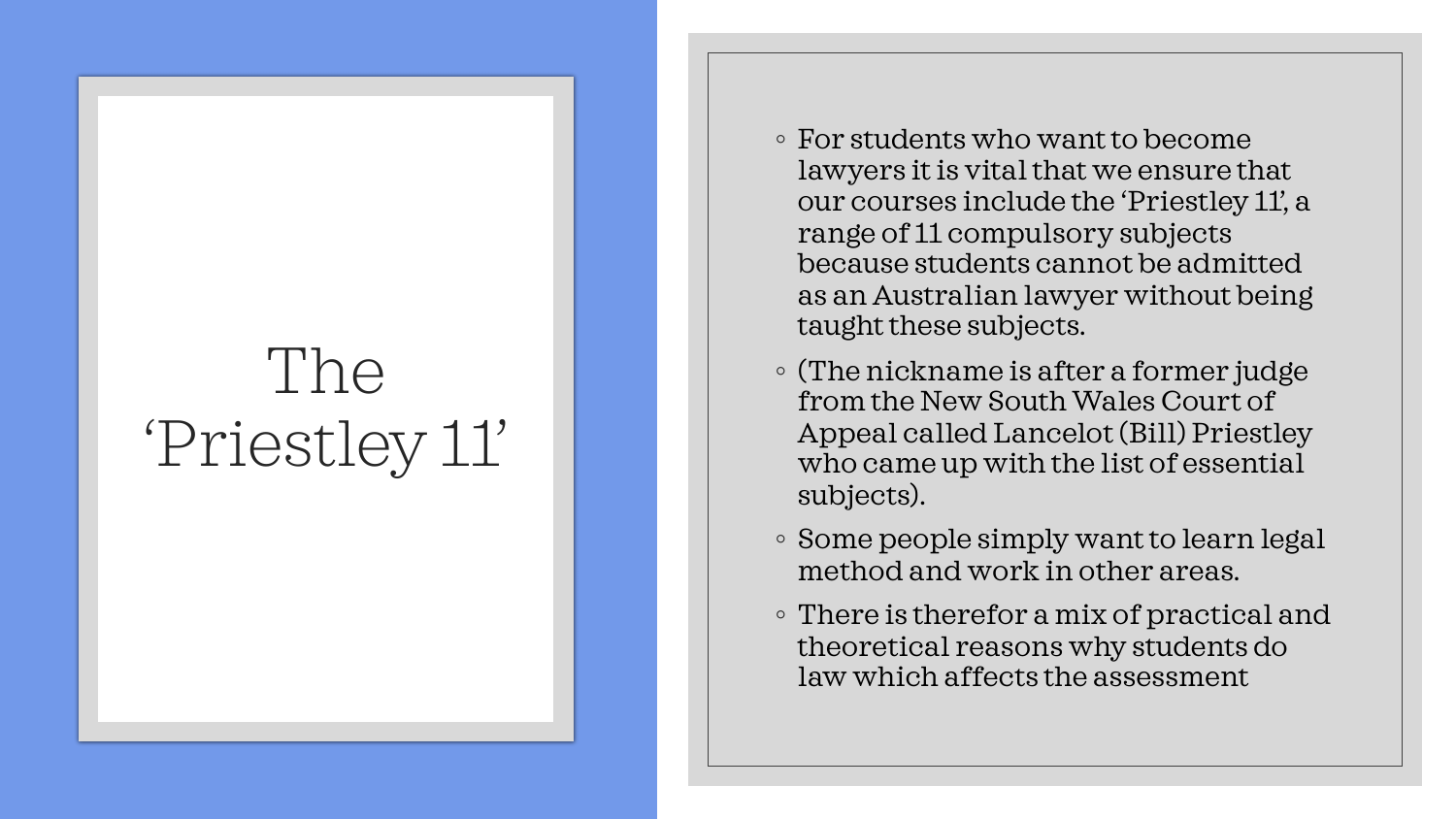# Typical means of assessment in law

- **Open book examination** (generally with a mix of hypothetical and essay questions)
- **Longer 'take-home' exams** (again typically with a mix of hypothetical and essay questions, but colleagues have been creative)
- **Research essays**
- **'Moots'** (legal debates)
- **Class participation** (including presentations)
- **Research memoranda** (mimicking what students will do in practice)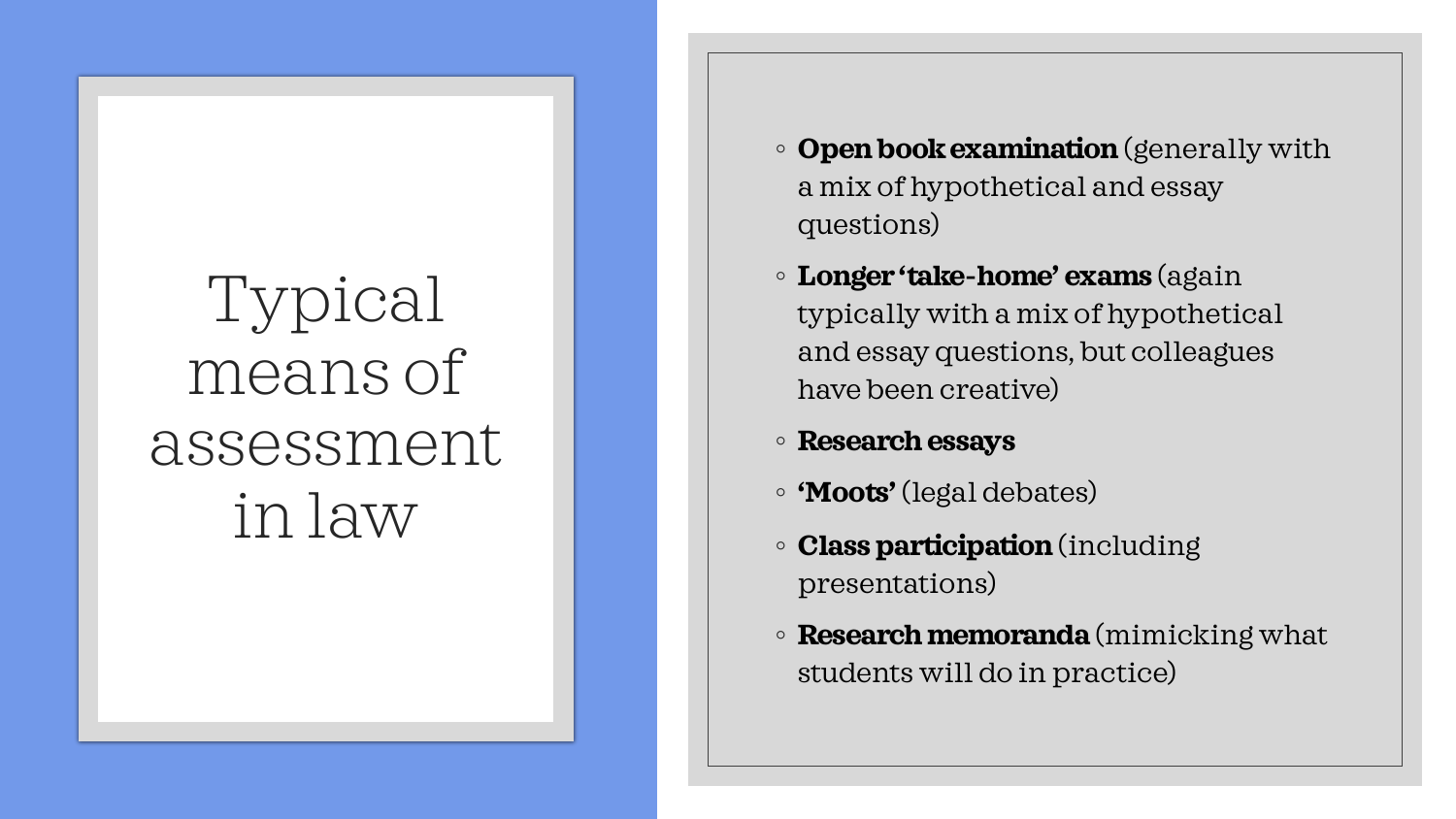# How has assessment changed with COVID -19?

- Moots are not possible and class presentations are more difficult
- The time for sit -down open book exams has been extended and there has been concern about invigilation and collusion
- Some lecturers have made increased uses of quizzes (however, multiple -choice questions must be carefully constructed because often there's more than one right answer)
- Rather than using class participation, we have used discussion boards on Canvas (with varying success, on balance successfully).
- Online marking.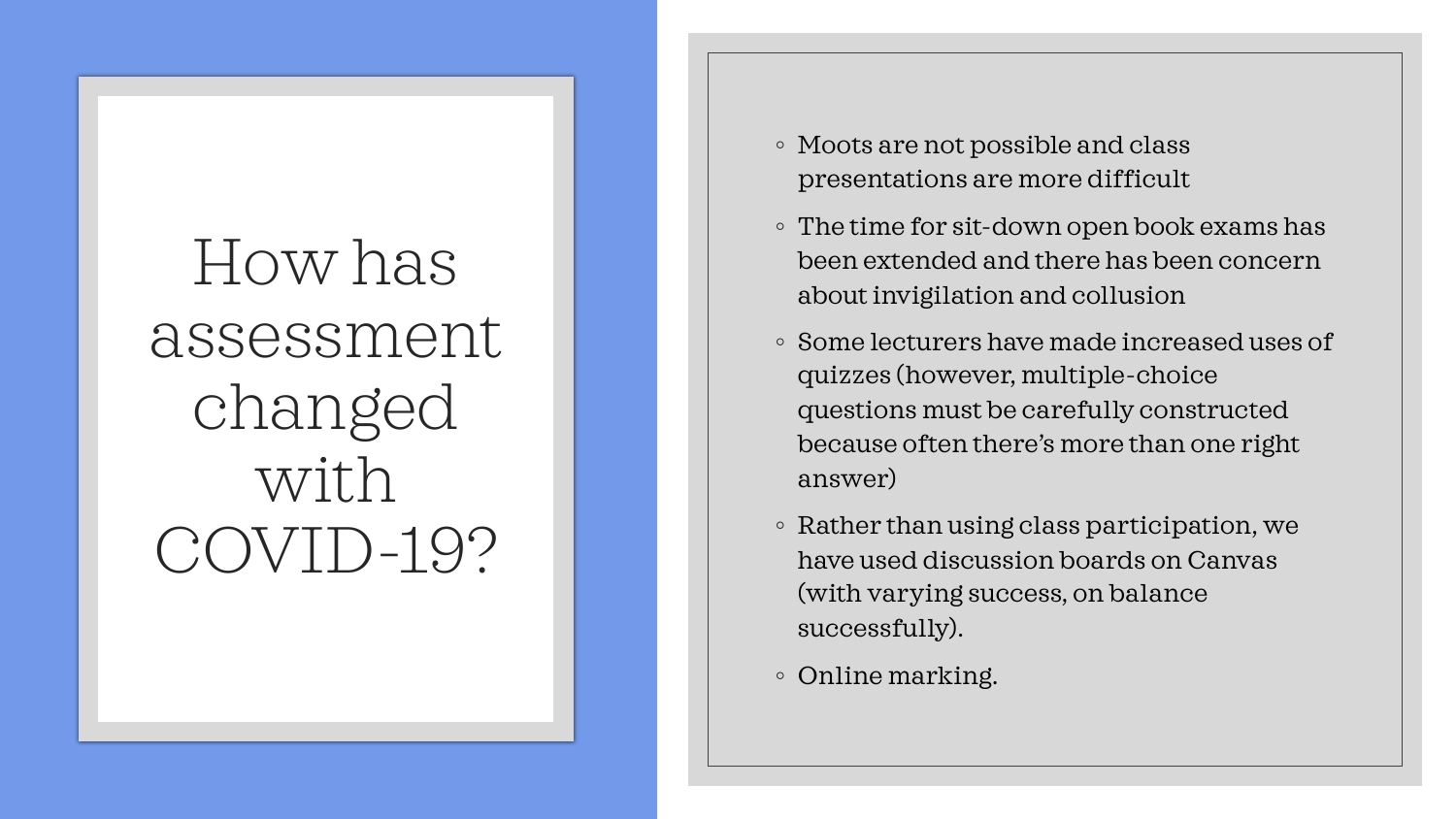#### Tips

- Because of the online format it's sometimes difficult to tell how engaged students are.
- Communicate information about assessment clearly, including expectations and how assessment will work, in announcements  $\rightarrow$  the balance is hard  $\rightarrow$  not so many announcements they get overwhelmed but enough so that they know what's happening.
- Discussion boards *can* work well, but you have to find the right incentives to get people to use them.